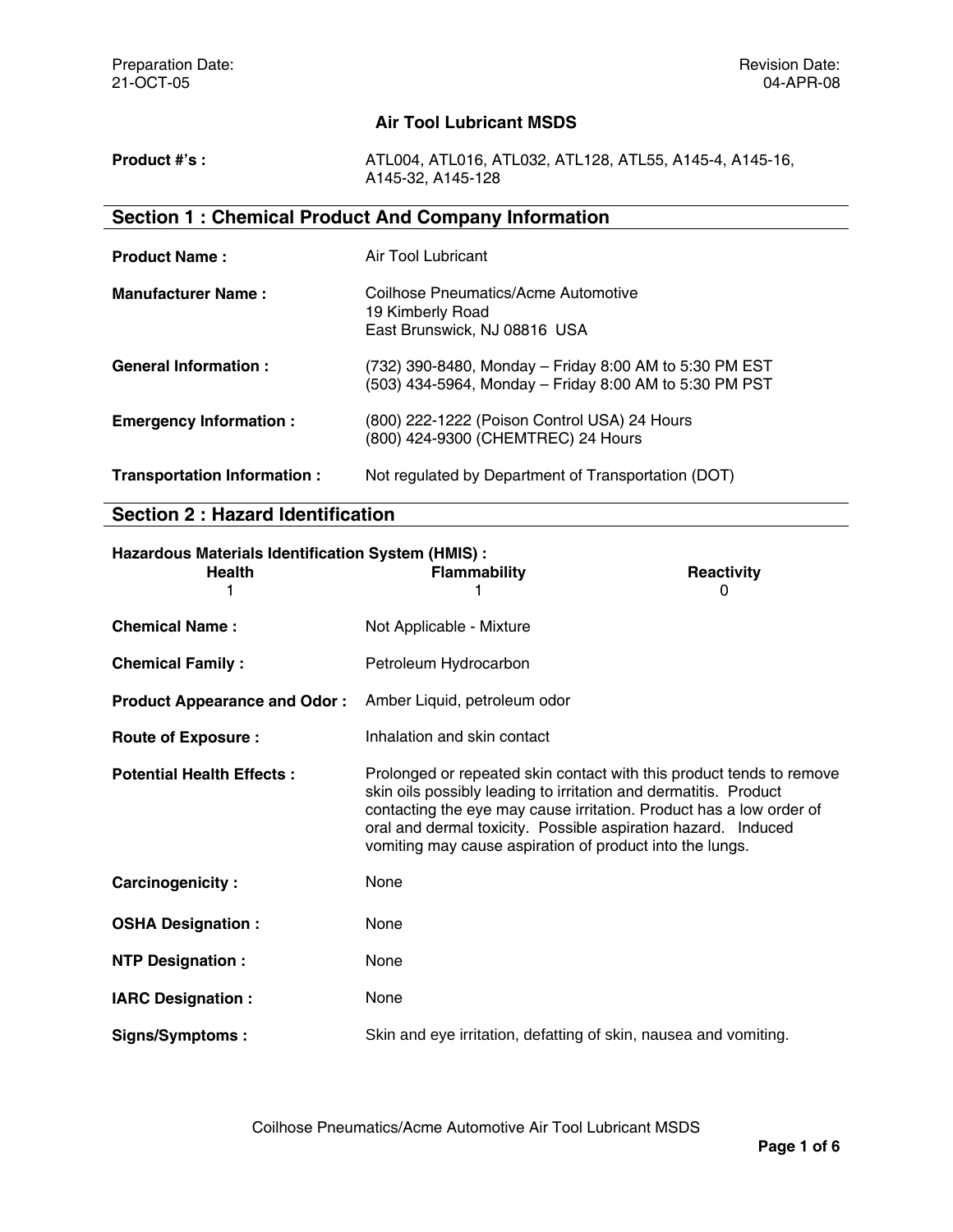# **Section 3 : Chemical Composition**

| <b>Chemical Name</b><br>Petroleum based lubricating oil            | $CAS$ #(s)<br>64742-54-7, 64742-65-0                                                                                                                                                                                                                                                                                                        | <b>Percent</b><br>$>99\%$                                           |
|--------------------------------------------------------------------|---------------------------------------------------------------------------------------------------------------------------------------------------------------------------------------------------------------------------------------------------------------------------------------------------------------------------------------------|---------------------------------------------------------------------|
| <b>OSHA PEL TWA:</b>                                               | 5 mg/m $3$                                                                                                                                                                                                                                                                                                                                  |                                                                     |
| <b>ACGIH TLV TWA:</b>                                              | 5 mg/m $3$                                                                                                                                                                                                                                                                                                                                  |                                                                     |
| <b>ACGIH STEL/Ceiling</b>                                          | Not provided                                                                                                                                                                                                                                                                                                                                |                                                                     |
| <b>Chemical Name</b><br>Butylated hydroxytoluene                   | $CAS$ #(s)<br>128-39-2                                                                                                                                                                                                                                                                                                                      | <b>Percent</b><br>$< 1\%$                                           |
| <b>OSHA PEL TWA:</b>                                               | Not established                                                                                                                                                                                                                                                                                                                             |                                                                     |
| <b>ACGIH TLV TWA:</b>                                              | Not established                                                                                                                                                                                                                                                                                                                             |                                                                     |
| <b>ACGIH STEL/Ceiling</b>                                          | Not provided                                                                                                                                                                                                                                                                                                                                |                                                                     |
| <b>Section 4: First Aid Measures</b>                               |                                                                                                                                                                                                                                                                                                                                             |                                                                     |
| <b>Eye Contact:</b>                                                | Flush with clear water for at least 15 minutes. If irritation persists,<br>seek medical attention.                                                                                                                                                                                                                                          |                                                                     |
| <b>Skin Contact:</b>                                               | Remove contaminated clothing and wash skin thoroughly with soap<br>and water.                                                                                                                                                                                                                                                               |                                                                     |
| Inhalation:                                                        | Vapor pressure is very low. Vapor inhalation under ambient<br>product, immediately remove to fresh air and call a physician. If<br>breathing is irregular or has stopped, start resuscitation; administer<br>oxygen if available. If overexposure to oil mist, remove from further<br>exposure until excessive oil mist condition subsides. | conditions is normally not a problem. If overcome by vapor from hot |
| Ingestion:                                                         | If ingested, do not induce vomiting. Call a physician immediately.                                                                                                                                                                                                                                                                          |                                                                     |
| <b>Section 5: Fire Fighting Measures</b>                           |                                                                                                                                                                                                                                                                                                                                             |                                                                     |
| <b>Flash Point</b>                                                 | 177 °C (350 °F)                                                                                                                                                                                                                                                                                                                             |                                                                     |
| <b>Flash Point Method</b>                                          | COC                                                                                                                                                                                                                                                                                                                                         |                                                                     |
| <b>Auto-ignition Temperature</b>                                   | Not established                                                                                                                                                                                                                                                                                                                             |                                                                     |
| <b>National Fire Protection Association (NFPA):</b><br>Health<br>1 | <b>Flammability</b><br>1                                                                                                                                                                                                                                                                                                                    | Reactivity<br>0                                                     |
| <b>Upper Flammable or Explosive Limits:</b>                        | Not established                                                                                                                                                                                                                                                                                                                             |                                                                     |
| Lower Flammable or Explosive Limits :<br>Not established           |                                                                                                                                                                                                                                                                                                                                             |                                                                     |
| Coilhose Pneumatics/Acme Automotive Air Tool Lubricant MSDS        |                                                                                                                                                                                                                                                                                                                                             |                                                                     |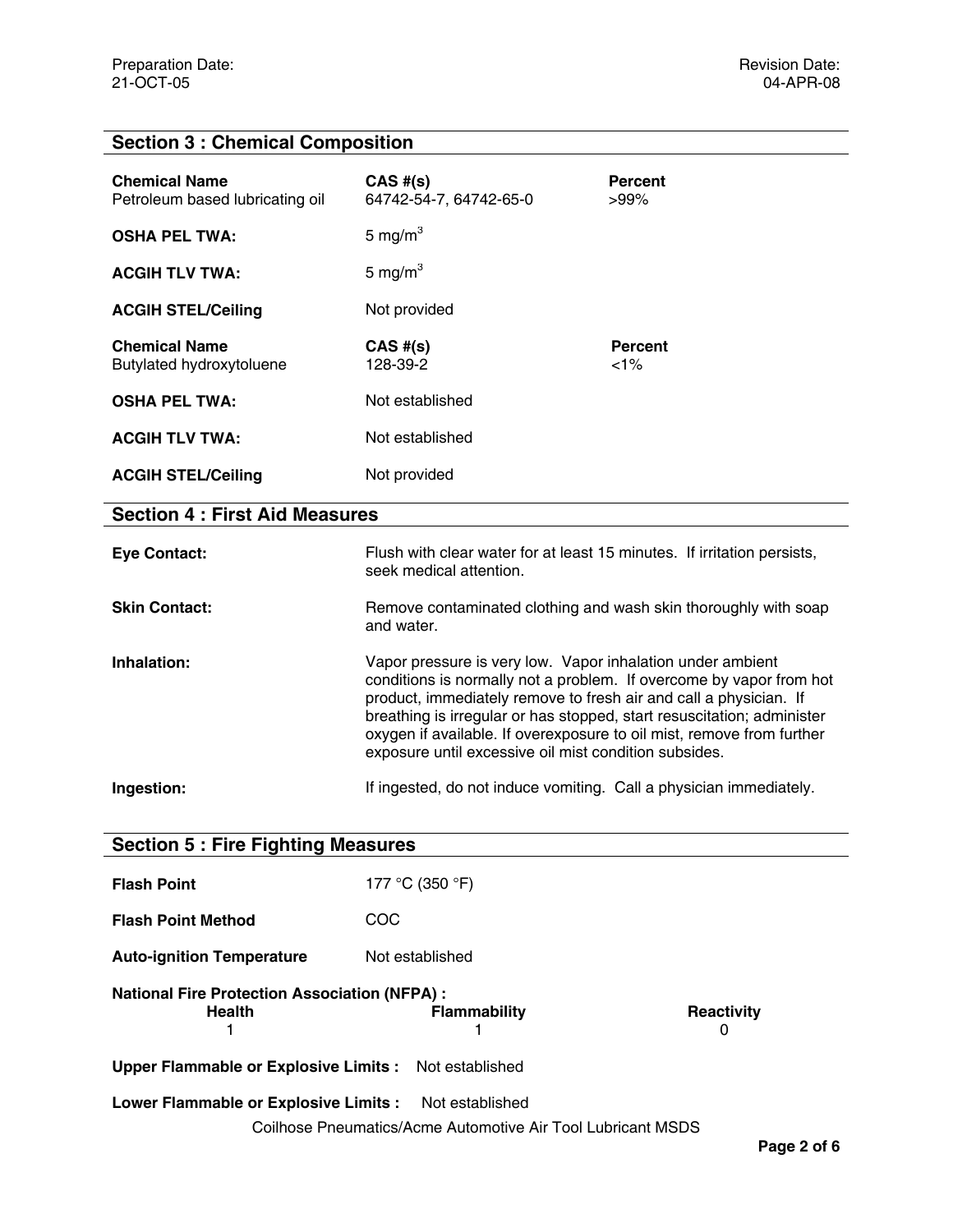| <b>Preparation Date:</b><br>21-OCT-05         | <b>Revision Date:</b><br>04-APR-08                                                                                                                                                                                                                                                                                                             |
|-----------------------------------------------|------------------------------------------------------------------------------------------------------------------------------------------------------------------------------------------------------------------------------------------------------------------------------------------------------------------------------------------------|
| <b>Extinguishing Media:</b>                   | Foam, water spray (fog), dry chemical, carbon dioxide and<br>vaporizing liquid type extinguishing agents may all be suitable for<br>extinguishing fires involving this type product, depending on size or<br>potential size of fire and circumstances related to the situation.<br>Water froth may be used to flush spills away from exposure. |
| <b>Fire Fighting Procedures:</b>              | Minimize breathing gases, vapor, fumes, and smoke, or<br>decomposing products. Do not enter any enclosed or confined area<br>without proper protective equipment and breathing apparatus.                                                                                                                                                      |
| <b>Section 6: Accidental Release Measures</b> |                                                                                                                                                                                                                                                                                                                                                |

| <b>Leak Response:</b>    | Keep product out of sewers and watercourses by diking or<br>impounding. Absorb with sand or inert material. Sweep or scoop up<br>and remove. Prevent spread of spill. Advise authorities if product<br>has entered or may enter sewers, watercourses or extensive land<br>areas. Assure conformity with local regulations. |
|--------------------------|----------------------------------------------------------------------------------------------------------------------------------------------------------------------------------------------------------------------------------------------------------------------------------------------------------------------------|
| <b>Disposal Methods:</b> | Assure conformity with applicable disposal regulations. Dispose of<br>absorbed material at an approved waste site or facility. (Consult<br>federal, state, or local authorities for proper disposal procedures.)                                                                                                           |

| <b>Section 7: Handling and Storage</b> |                                                                  |  |
|----------------------------------------|------------------------------------------------------------------|--|
| Handling :                             | Keep containers closed when not in use. Do not handle near heat, |  |

sparks, flame, or strong oxidants.

# **Section 8 : Exposure Controls, Personal Protection**

| <b>Ventilation:</b>            | Provide ventilation sufficient to prevent exceeding recommended<br>exposure limit or buildup of explosive concentrations or vapor in air.<br>Use local exhaust to capture vapor, mist or fumes, if necessary.<br>Workplace environment conditions vary widely. Therefore design<br>criteria for ventilation cannot be specified in a MSDS.               |
|--------------------------------|----------------------------------------------------------------------------------------------------------------------------------------------------------------------------------------------------------------------------------------------------------------------------------------------------------------------------------------------------------|
| <b>Respiratory Protection:</b> | Use only NIOSH approved equipment. Normally not needed at<br>ambient temperatures. Use supplied air respiratory protection in<br>confined or enclosed spaces, if needed. Use filter, dust, fume, or<br>vapor respirator type under misting conditions. Use can or cartridge,<br>gas or vapor respirator type under conditions exceeding TWA<br>standard. |
| <b>OSHA PEL TWA:</b>           | 5 mg/m $3$                                                                                                                                                                                                                                                                                                                                               |
| <b>ACGIH TLV TWA:</b>          | 5 mg/ $m3$                                                                                                                                                                                                                                                                                                                                               |
| <b>Protective Gloves:</b>      | Use chemical-resistant gloves, if needed, to avoid prolonged or<br>repeated skin contact.                                                                                                                                                                                                                                                                |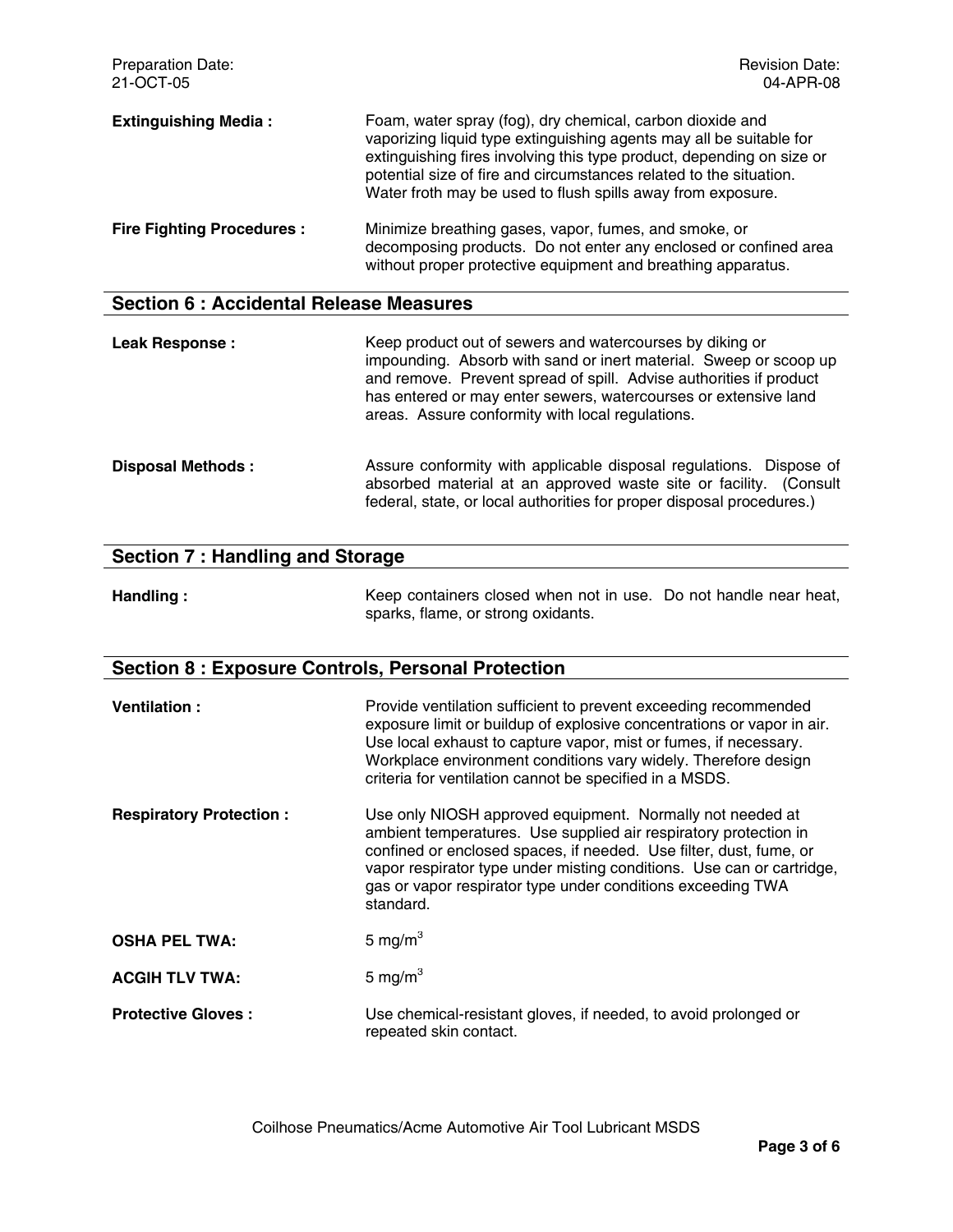| <b>Preparation Date:</b><br>21-OCT-05 | <b>Revision Date:</b><br>04-APR-08                                                                                                                                                                                                                                                                                                                                                                                                                                                                                                                                                                                                                                                      |
|---------------------------------------|-----------------------------------------------------------------------------------------------------------------------------------------------------------------------------------------------------------------------------------------------------------------------------------------------------------------------------------------------------------------------------------------------------------------------------------------------------------------------------------------------------------------------------------------------------------------------------------------------------------------------------------------------------------------------------------------|
| <b>Eye Protection:</b>                | Use splash goggles or face shield when eye contact may occur due<br>to splashing or spraying of material.                                                                                                                                                                                                                                                                                                                                                                                                                                                                                                                                                                               |
| <b>Other Protective Equipment:</b>    | Use chemical-resistant apron or other impervious clothing, if needed,<br>to avoid contaminating regular clothing, which could result in<br>prolonged or repeated skin contact.                                                                                                                                                                                                                                                                                                                                                                                                                                                                                                          |
| <b>Personal Hygiene:</b>              | There are no known hazards associated with this material when<br>used as recommended. The following general hygiene<br>considerations are recognized as common good industrial hygiene<br>practices. Minimize breathing vapor, mist, or fumes. Avoid<br>prolonged or repeated contact with skin. Remove contaminated<br>clothing; launder or dry-clean before reuse. Remove contaminated<br>shoes and thoroughly clean before reuse; discard if oil-soaked.<br>Cleanse skin thoroughly after contact, before breaks and meals, and<br>at end of work period. Product is readily removed from skin by<br>waterless hand cleaners, followed by washing thoroughly with soap<br>and water. |

#### **Section 9 : Physical and Chemical Properties**

| <b>Physical State/Appearance:</b>                     | Amber liquid, petroleum odor |
|-------------------------------------------------------|------------------------------|
| $p/H$ :                                               | Not rated                    |
| <b>Decomposition Temperature:</b>                     | Not available                |
| <b>Vapor Pressure:</b>                                | <.01 mmHg @ 20 $^{\circ}$ C  |
| Vapor Density (Air = 1) :                             | > 5                          |
| <b>Boiling Range:</b>                                 | Not available                |
| <b>Melting Point:</b>                                 | Not applicable               |
| <b>Flash Point:</b>                                   | 177 °C (350 °F)              |
| <b>Flash Point Method:</b>                            | COC                          |
| <b>Solubility In Water:</b>                           | Nil                          |
| <b>Evaporation Point (n-Butyl</b><br>$Accitate = 1$ : | Not available                |
| <b>VOC Content:</b>                                   | $0.11$ lb/gal                |
| Viscosity :                                           | Unknown                      |
| Specific Gravity (25 °C/25 °C)<br>$(Water = 1):$      | < 1.0                        |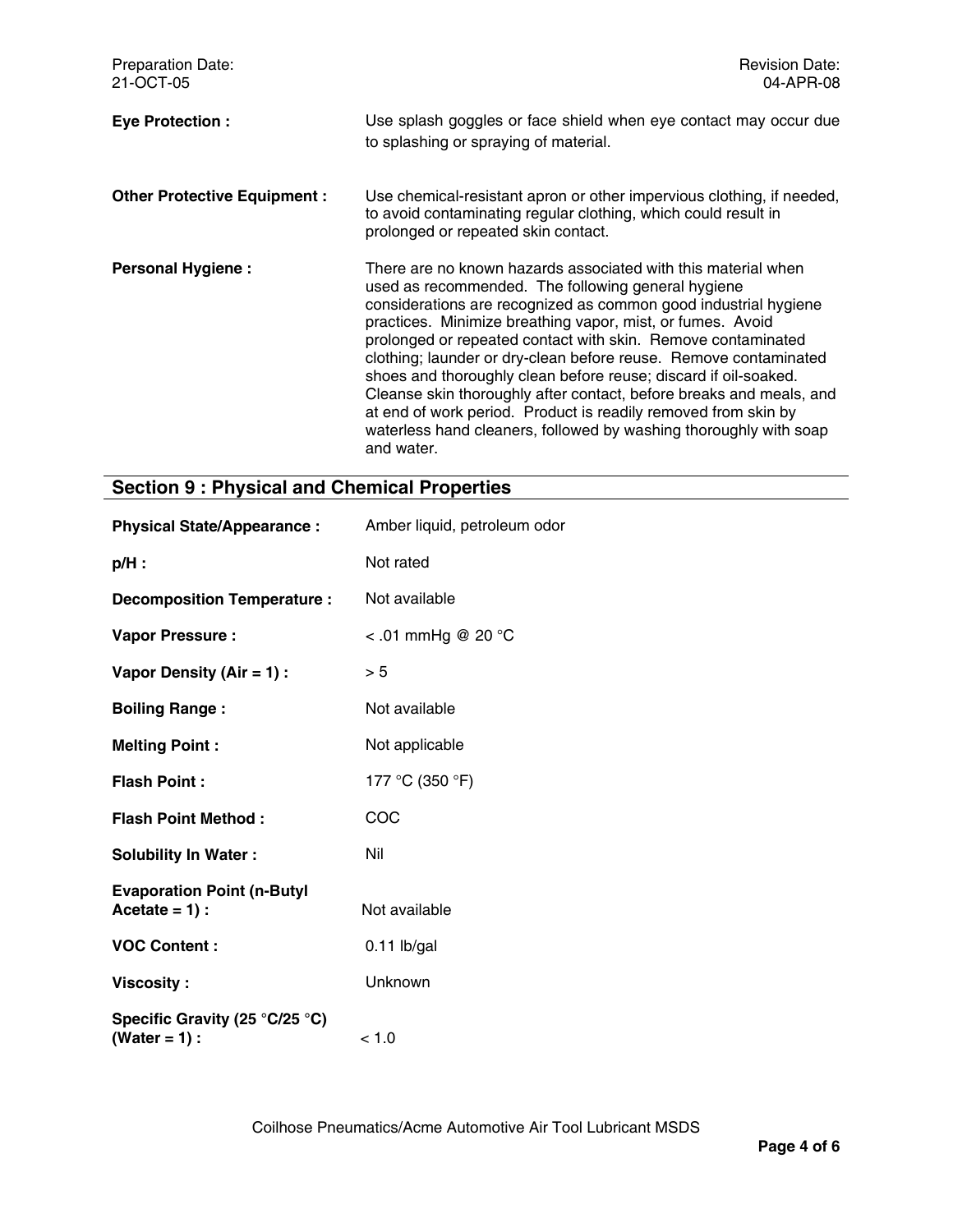# **Section 10 : Stability and Reactivity**

| <b>Chemical Stability:</b>                         | Yes                                                                                                                          |
|----------------------------------------------------|------------------------------------------------------------------------------------------------------------------------------|
| <b>Conditions To Avoid:</b>                        | Open flames                                                                                                                  |
| Incompatibilities with Other<br><b>Materials:</b>  | Strong oxidizers, concentrated oxygen, sodium or calcium<br>hypochlorite for explosion hazard                                |
| <b>Hazardous Polymerization:</b>                   | No.                                                                                                                          |
| <b>Hazardous Decomposition</b><br><b>Products:</b> | (Under fire conditions) Smoke, fumes, carbon monoxide, and other<br>decomposition products in case of incomplete combustion. |

# **Section 11 : Toxicological Information**

| Oral (Acute) :                                        | Not established                                                                                   |
|-------------------------------------------------------|---------------------------------------------------------------------------------------------------|
| Dermal (Acute) :                                      | Not established                                                                                   |
| Eye:                                                  | Not established                                                                                   |
| Inhalation (Acute):                                   | Not established                                                                                   |
| Chronic, Subchronic, Etc.:                            | Not established                                                                                   |
| <b>Medical Conditions Aggravated</b><br>by Exposure : | Not established                                                                                   |
| <b>Toxicological Paragraph:</b>                       | This product does NOT contain any ingredients identified as<br>carcinogenic by IARC, NTP, or OSHA |

# **Section 12 : Ecological Information**

**Ecological Paragraph :** Not established

#### **Section 13 : Disposal Considerations**

Waste Disposal : **Consult federal, state, or local authorities for proper disposal** procedures. Assure conformity with applicable disposal regulations. Dispose of absorbed material at an approved waste site or facility.

# **Section 14 : Transportation Information**

**Transportation Information :** Not regulated by Department of Transportation (DOT)